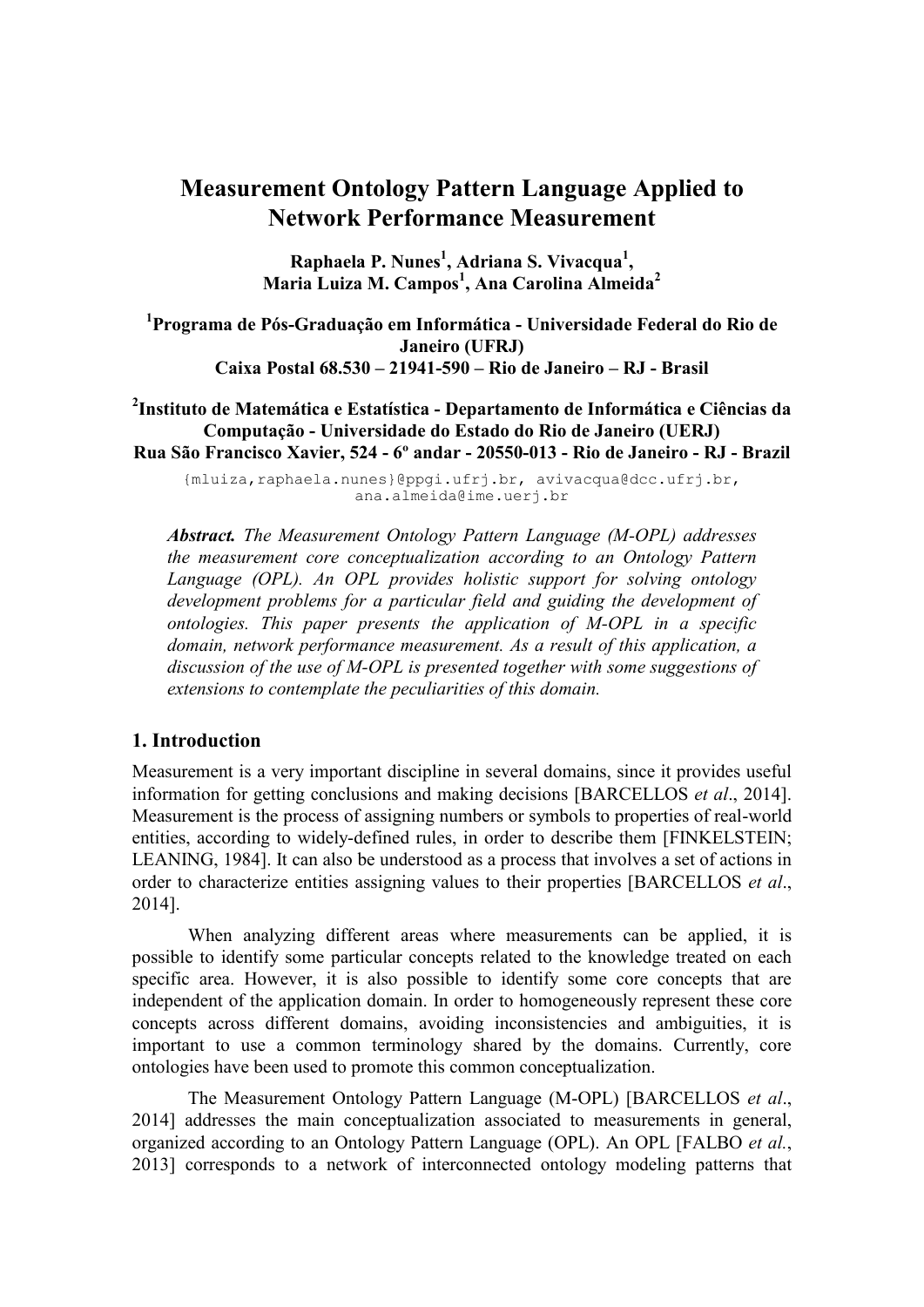provides holistic support for solving ontology development problems for a particular field.

In this work, we describe the application of M-OPL to the scenario of measurements associated to performance monitoring of Internet links. The objective is to discuss the scope and usage of M-OPL to generate a new version of the original ontology developed in the context of the Pinger-LOD Project [SOUZA *et al.*, 2014]. By aligning it to the core modeling patterns proposed for measurements, we aim to decrease the possibility of inconsistencies and ambiguities on the ontology and facilitate future publication and linkage of data with other related data sources in the Web.

During the application of M-OPL we are also concerned to represent multidimensional aspects of measures, to support the representation of different perspectives of a measurement. As in other domains, a proposed extension to an existing OPL may derive, in the future, new modeling patterns to be incorporated in a new version of the OPL, in this case, an extended version of M-OPL.

The remainder of this paper is organized as follows: Section 2 presents a brief description of M-OPL. In Section 3, we describe the application process of M-OPL to the network measurement domain, making firstly a brief explanation of the current structure of PingER ontology and how it was derived. In Section 4, related works and further discussions are presented. Finally, in Section 5, we conclude and list some future work.

#### **2. Measurement Ontology Pattern Language (M-OPL)**

A core ontology provides a precise definition of the structural knowledge in a specific field that spans across several application domains in that field [SCHERP *et al.*, 2012]. Ontology Pattern Languages (OPL) have been proposed and used to organize core ontologies facilitating their reuse and extension [FALBO *et al.*, 2013]. An OPL [FALBO *et al.*, 2013] provides a set of interconnected ontology modeling patterns and a process that describes how to combine them to build an ontology applied to a specific domain.

The M-OPL addresses the core conceptualization for measurements and their characterization. M-OPL includes six patterns, defined according to the Unified Foundational Ontology (UFO) [GUIZZARDI, 2005] and covering six measurements aspects: Measurement Entities, which include patterns related to the entities and their properties that can be measured; Measures, which deal with the definition of measures and classify them according to their dependence on other measures; Measurement Units  $&$  Scales, which concerns the scales related to measures and the measurements units used to partition the scales; Measurement Procedures, which deals with procedures required to collect data for measures; Measurement Planning, which addresses the goals that drive measurement and the measures used to verify goals achievement; and Measurement & Analysis, which concerns data collection and analysis.

In the application of M-OPL discussed in this article, we will be particularly interested in applying the Measures aspects, in order to define the measures associated to the network links measurement domain and characterize the main entity to be measured (Measurable Entity) in the field, which, in this case, is the Internet Link. For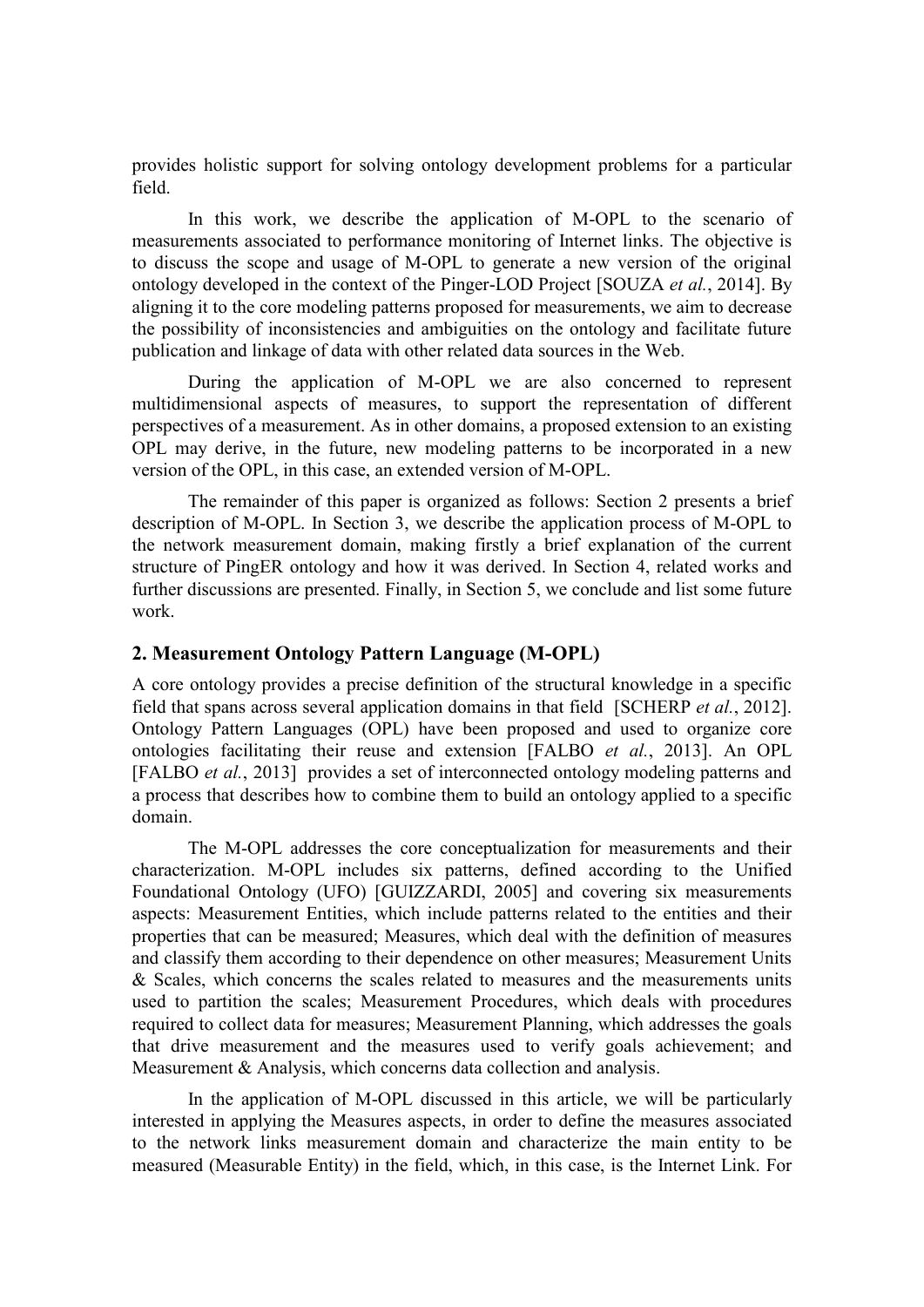the purpose of this paper, we are not including details on measurement procedures or data collection.

# **3. M-OPL Application to Network Performance Measurement**

In this section, we discuss how M-OPL was used to derive a new version of an ontology for the conceptualization of measurements for network links performance. The original ontology was developed in the context of the PingER (Ping End-to-end Reporting) project, which is conducted by the Network and Telecommunications Department at the  $SLAC<sup>1</sup>$  National Accelerator Laboratory, in Stanford University, USA. The project manages data about the quality of Internet links from 1998 to the present day, on an hourly and daily basis, comprising 16 different metrics collected by 80 monitor nodes over 800 monitored nodes (more than 8000 pairs of nodes), in more than 160 countries [COTTRELL, 2001]. Each measurement is basically defined by a ping sent from a monitor node to a monitored node at any given time, and related to a specific network metric, considering data packets sizes of 100 and 1000 bytes.

## **3.1. Original PingER Ontology**

The original PingER ontology [SOUZA *et al*., 2014] was developed to serve as a reference vocabulary and structure to represent and annotate PingER data as RDF triples for a linked data publishing and querying application.

The PingER ontology is an adaptation of the MOMENT (Monitoring and Measurement in the Next Generation Technologies) ontology [SALVADOR. *et al.*, 2010; RAO, 2010], a core ontology which conceptualizes the networking performance measurements domain.

The MOMENT ontology is complex and generic in the way it contemplates the main characteristics referring to network measurement. This generality of the ontology enables it to be adapted to many different network measurement scenarios, including the PingER domain. However, since the ontology is so generic, the ontology fails in representing PingER reality. Additionally, the ontology does not aim to minimize the number of triples generated, which make it harder to process a large amount of data. Thus, it was decided not to reuse the ontology exactly as it is, but, instead, to reuse its concepts and ideas as basis to build an ontology more specialized for the PingER domain, which could better support data analytical processing. The current version of Pinger ontology has been implemented and used to publish PingER data, that can be accessed from a SPARQL endpoint<sup>2</sup>.

Figure 1 shows an overview of the generated model. In the center of the ontology is the main superclass, which is the *Measurement* class, representing the process of acquiring measures. *Measurement* relates to the following classes, in order to qualify the measurement: *Metric*, through *measuresMetric* relation to specify which network metric is being measured; *MeasurementParameters* which can be specialized in *PacketSize*, through *hasMeasurementParameters* relation, to specify the measurement attributes; *DateTime* through *hasDateTime* relation, to specify the time interval in which the

2

1

<sup>1</sup> https://www6.slac.stanford.edu/

http://pingerlod.slac.stanford.edu/sparql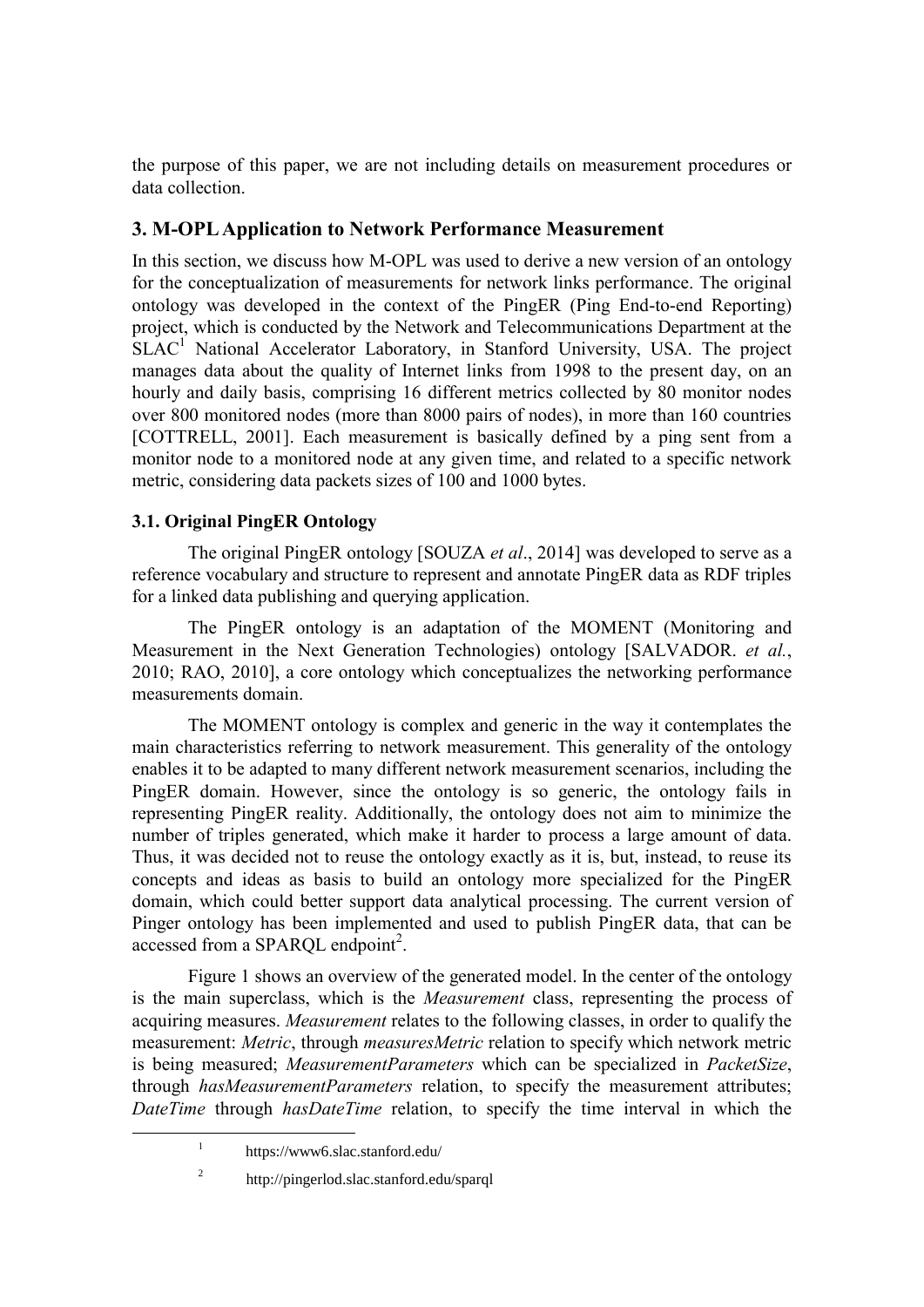measurement was made; *SourceDestinationNodes,* which represents the Internet Links and is related to two types of *Network Nodes*, the one which performs the role of monitor node, sending the ping signal, and the other which performs the role of monitored node, receiving the ping. The relation is made through *PingERont:hasSourceNode* and *PingER-ont:hasDestinationNode* relations, respectively.



**Figure 1. PingER Ontology (SOUZA** *et al***., 2014)**

To define the parameters of time (when the measure was taken) and space (where the network nodes - NetworkNode - are located), concepts extracted from Time [HOBBS & PAN, 2006] and Geonames [VATANT & WICK, 2012] ontologies were used.

#### **3.2. M-OPL Application to PingER Network Performance Measurement**

In order to apply M-OPL to the network performance measurement domain, we used the patterns depicted in gray in Figure 2, applied in the order indicated by the darker lines. The process was defined in the paper that originally presented M-OPL [BARCELLOS *et al*., 2014]. Figure 3 shows a fragment of the resulting ontology.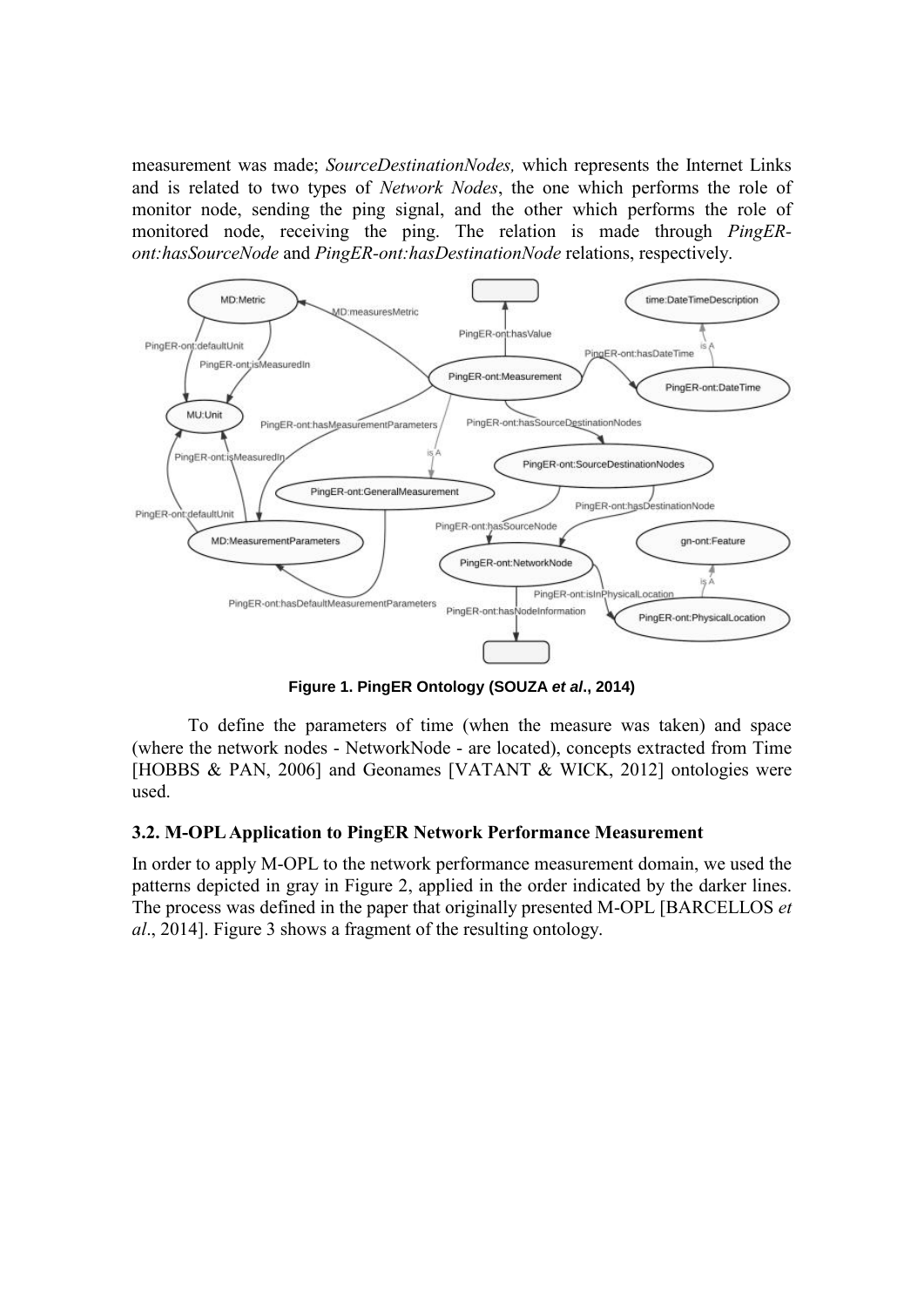

**Figure 2. Application order of modeling patterns**



**Figure 3. Derived Ontology**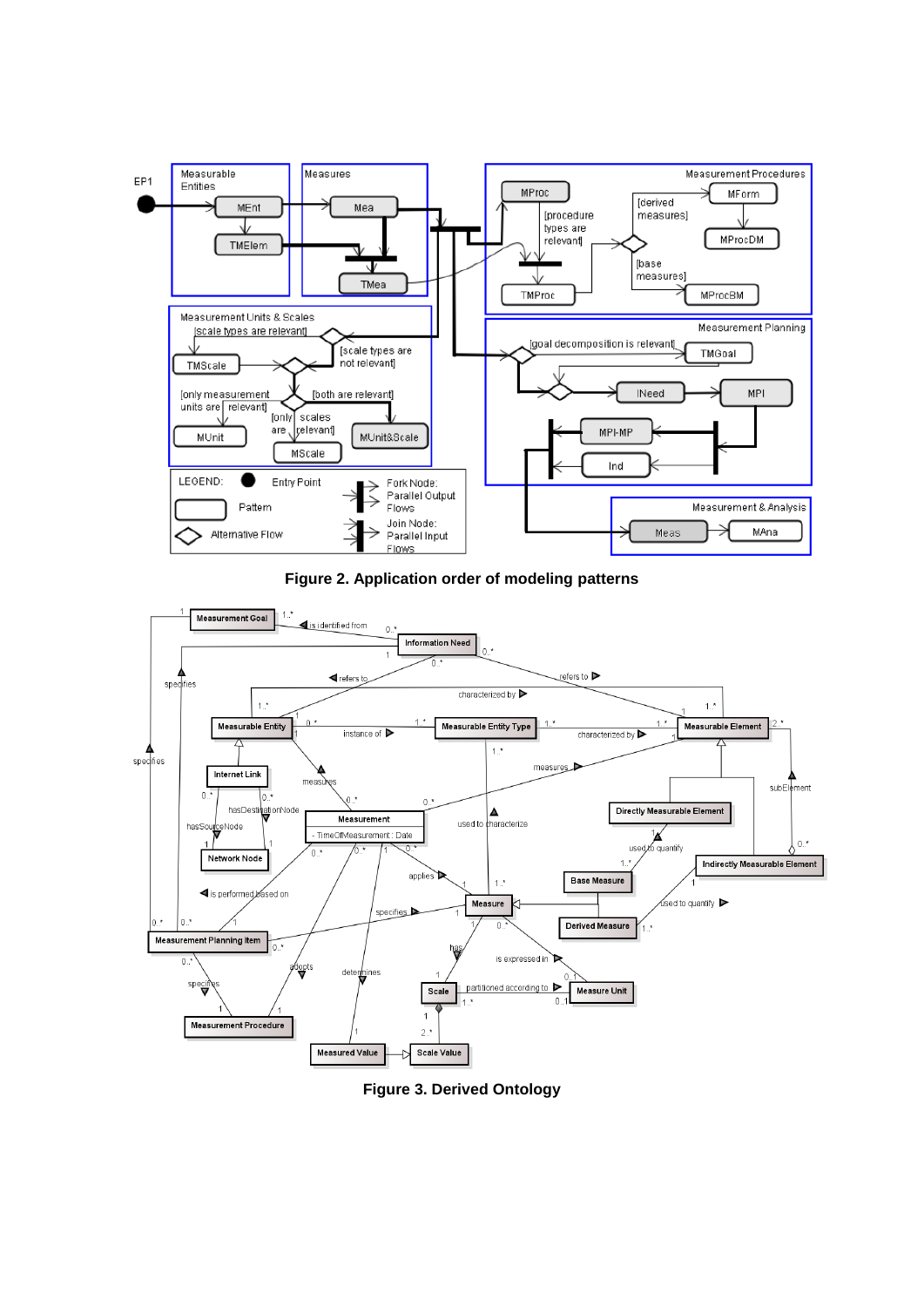The first pattern applied was **MEnt** (Measurable Entity), which has been extended to consider the type of measurable entity relevant to the domain, an I*nternet link*. This is the current Measurable Entity Type being monitored by the PingER project, but others could be considered and then included.

After using the pattern **MEnt**, two patterns were applied: **TMElem** (Types of Measurable Elements) and **Mea** (Measures). In pattern **TMElem**, we could identify the Measurable Elements considered by the PingER ontology structure and characterize them as Directly Measurable Elements (elements that do not depend on others to be measured) or Indirectly Measurable Elements (elements that depend on other subelements to be measured).

Examples of Directly Measurable Elements are Duplicate Packets and Packet Loss, as they result from counting the associated events. Indirectly Measurable Elements depend on sub-elements to be measured, and in PingER case they include Directivity, Minimum Round Trip Delay, Conditional Loss Probability, Mean Opinion Score and Average Round Trip Time, among others. Round Trip Time or RTT, for example, is related to the distance between the nodes plus the delay at each hop along the path between them.

The **Mea** pattern was used as it was defined in M-OPL. In this pattern, a Measure quantifies a Measurable Element, characterizing a Measurable Entity Type. Hence, the measure *number of packets* quantifies the measurable element *packet loss* that characterizes the measurable entity of type *Internet Link*. But to better define an Internet Link it was necessary to extend the M-OPL, adding the concept of *NetworkNode*, which was related to *Internet Link* through *hasSourceNode* and *hasDestinationNode* relations, employed according to the role that the node is performing during measurement.

As the pattern **TMElem** was used, the pattern **TMea** (Type of Measures) also had to be used to characterize a Measure as a Base or Derived Measure, which serves to quantify Directly and Indirectly Measurable Elements, respectively. This pattern was also applied exactly as it was defined in M-OPL.

After using the **Mea** pattern, three paths were followed in parallel. The first led to the Measurement Units & Scales group, the second to the Measurement Procedures group and the third to the Measurement Planning group. In the Measurement Units  $\&$ Scales group, as it is important for the domain in order to model the units and scales of measures, the pattern **MUnit&Scale** was used, as it was defined in M-OPL.

In the Measurement Procedures Group, as it is not important for the domain to detail the data collection procedures according to the different types of measures, only was used, in this group, the pattern **MProc**, as it was defined in M-OPL.

In the Measurement Planning Group, the first pattern used was **INeed**. For example, in our case, *Know the variability of service* could be considered as an instance of Information Need. It could be used to indicate the achievement of the Measurement Goal, which was defined in PingER domain as *Check the network quality*. Although not represented in the fragment of Figure 4, measurement goals may be composed or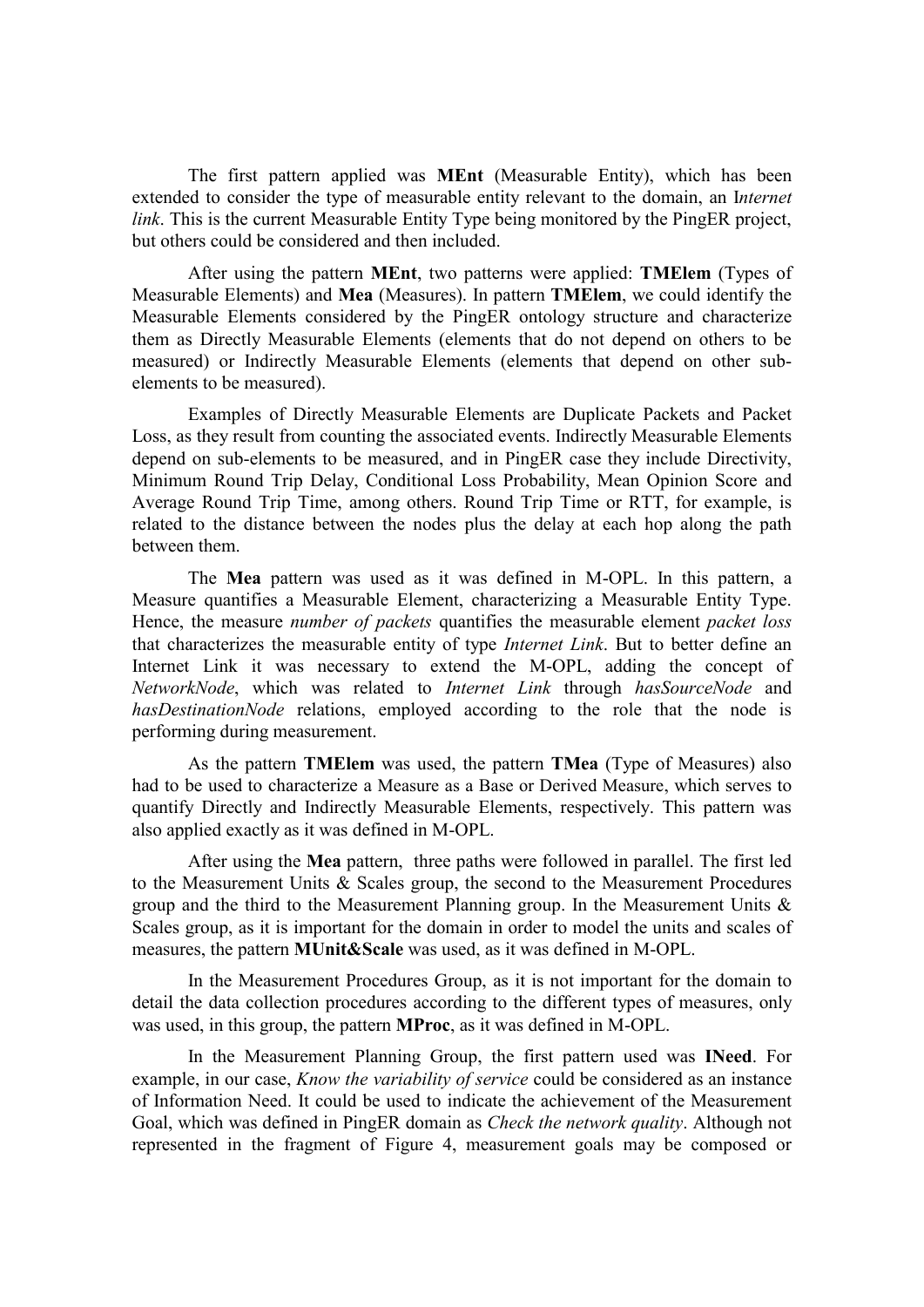simple. In this case, *Check the network transfer capacity* could be a sub-goal of the composed measurement goal *Check the network quality*.

The next pattern used after **INeed** was **MPI-MP** (Measurement Planning Item – Measurement Procedure), which was applied in the same way that it was defined in the M-OPL. Finally, after addressing a Measurement Planning Item, the **Meas** (Measurement) pattern of Measurement & Analysis group was applied. In the **Meas** pattern, Measurement is executed based on a Measurement Planning Item and adopting a certain Measurement Procedure. It measures a Measurable Element of a Measurable Entity applying a Measure. The result is a Measured Value, which refers to a value of a measure scale.

To be able to represent temporal aspects in **Meas** pattern, *TimeOfMeasurement* was added as property of the relator Measurement (actually a property of the Event giving rise to the Relator). In UFO, Relators are derived from Events, which are temporal based constructs.

Making a brief comparison between the ontology derived from the application of M-OPL and the original PingER ontology, it is possible to note that the original version of PingER ontology is more focused on treating the particular domain concepts, representing only partially the semantics of measurements. M-OPL includes a general knowledge about measurements, applicable to different situations. By applying the M-OPL, these generic classes can be specialized according to the situation being considered. For example, in our scenario, the main focus of network measurements was performance evaluation, considered as quality measures associated to the network (using the Ping procedure as in the SLAC laboratory). However, by specializing M-OPL classes, we can use further grouping of goals and measures, and represent network evaluations other than related to performance/quality, like network reliability measures (which would include Medium Time Between Failures – MTBF, Gracefull Degradation, Recovery Time after Failures, Medium Time to Repair – MTTR, among others) [BALTRUNAS et al, 2014].

Considering the main patterns proposed in M-OPL and comparing with the classes in original structure of PingER ontology, it is possible to note that some of these patterns are already somehow represented in the original ontology structure. The Metric class is similar to the Types of Measurable Elements pattern (**TMElem**), since it is possible to represent the Measurable Elements through this class. But is not possible to distinguish the Measurable Elements which depend or not on others to be measured through this class, then it was necessary to add these new concepts in the ontology, by adding the Directly Measurable and Indirectly Measurable Elements.

The Unit class is similar to the Measurement Units and Scales pattern (**MUnit&Scale**), since it is possible to represent the units in which measures are expressed through this class. But it is not possible to represent in the original ontology the scales for measures which are partitioned according to the units, so it was necessary to create a new class to represent the Scale element and relate it with the Measure Unit class.

The Measurement class is similar to the Measurement pattern (**Meas**), since it functions, like in M-OPL, as a Relator, connecting the classes involved in the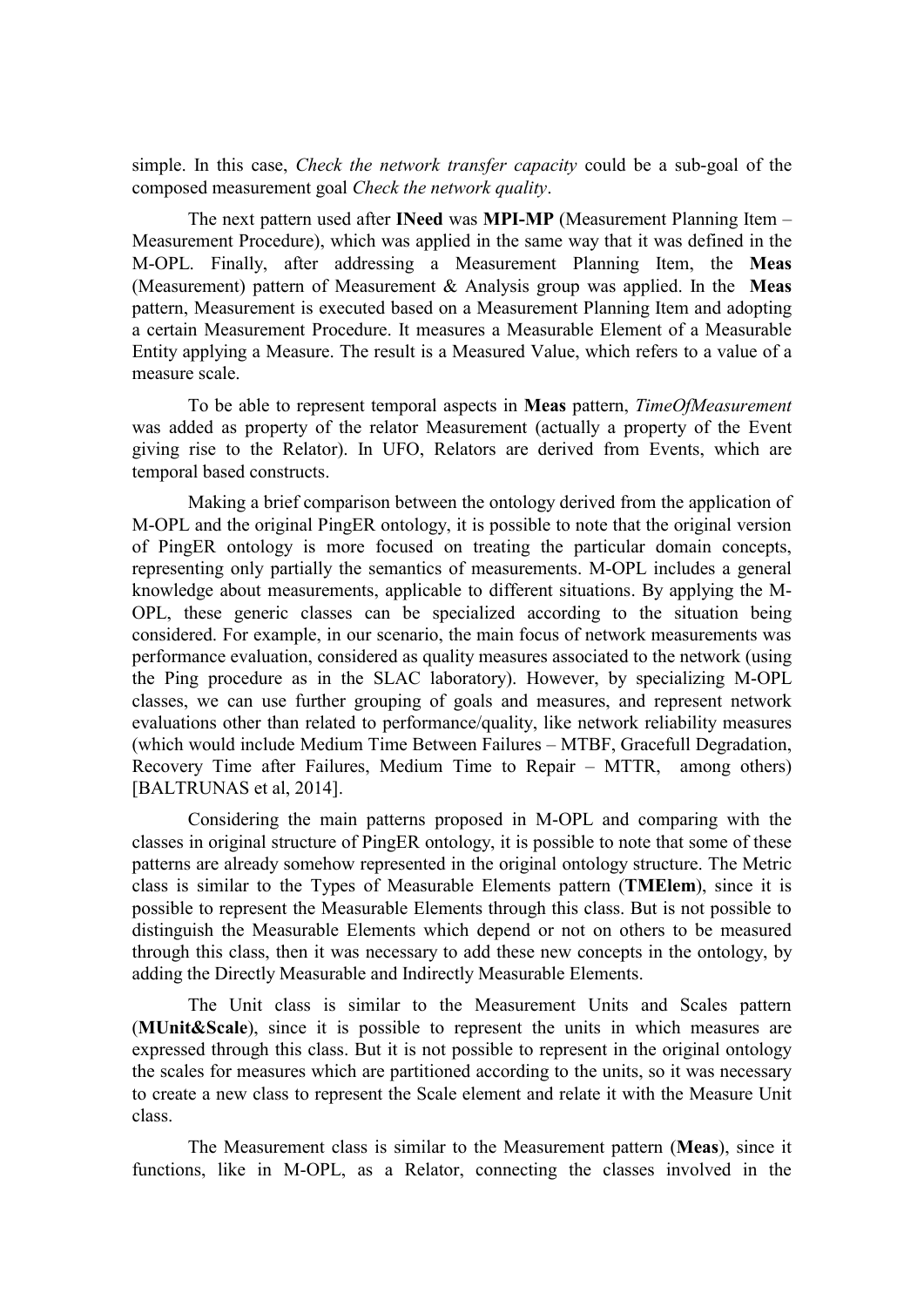measurement process. However, the measurement process of the original ontology does not consider a Measurement Planning Item neither a Measurement Procedure, so it was necessary to create new classes to represent these elements and relate them with the Measurement class.

By using a generic conceptualization, the derived ontology allows interoperation with other complementary domains, which is particularly interesting for Semantic Web applications and publication of LOD.

### **4. Related Work**

1

In the literature, two works were found applying the M-OPL. In the original proposal of M-OPL [BARCELLOS *et al*., 2014], it was used to build a Software Measurement Ontology (SMO), with a very straightforward application of the patterns. In [FRAUCHES, 2014], knowledge about the measuring process and the vocabulary adopted in the process described in M-OPL were used, as a basis for defining an approach for obtaining indicators from open data. The approach proposes a set of activities that must be performed from established measurement goals, to organize the data from an open database and to extract indicators that provide useful information for decision making.

Applications of OPL in different domains have also been presented, most of them confirming the possibility of reuse of the proposed patterns, and the usefulness of the accompanying guiding process for their application. There is, though, still a lack of cases where the derived domain ontologies have been implemented and where the patterns have been directly imported and adapted using an existing modeling tool. The reuse of model fragments is already supported by the OLED<sup>3</sup> (OntoUML Light Editor), but currently focusing on general patterns and anti-patterns included in its underlying library.

During the application of **Meas** in the PingER domain it was not evident how to explicitly represent the dimensions that qualify a measure, such as the time dimension and geographic location dimension, which could facilitate the visualization of possible analytical perspectives. But, in fact, considering M-OPL and its domain ontology derivations, it does not seem reasonable to contemplate a multidimensional structure, similar to the representation of the Data Cube Vocabulary [CYGANIAK; REYNOLDS; TENNISON, 2014], where facts (measurements) and dimensions (associated concepts) are at the core of the model. Although recognizing the long-term importance of multidimensional models for analytical processing (and, of course, for exploration and aggregation of measurements or statistical data) they serve a different purpose: to make explicit the analytical possibilities associated to the data. But, as such, this type of representation do not constitute a real conceptual model associated to a domain, as it does not usually support the representation of existing relations among concepts, their interdependences and other rules that constitute the rich semantics of the real world conceptualizations.

From the solution found to represent the time and location aspects associated with Measurement in PingER domain, it is possible to conclude that M-OPL can

<sup>&</sup>lt;sup>3</sup> https://code.google.com/p/ontouml-lightweight-editor/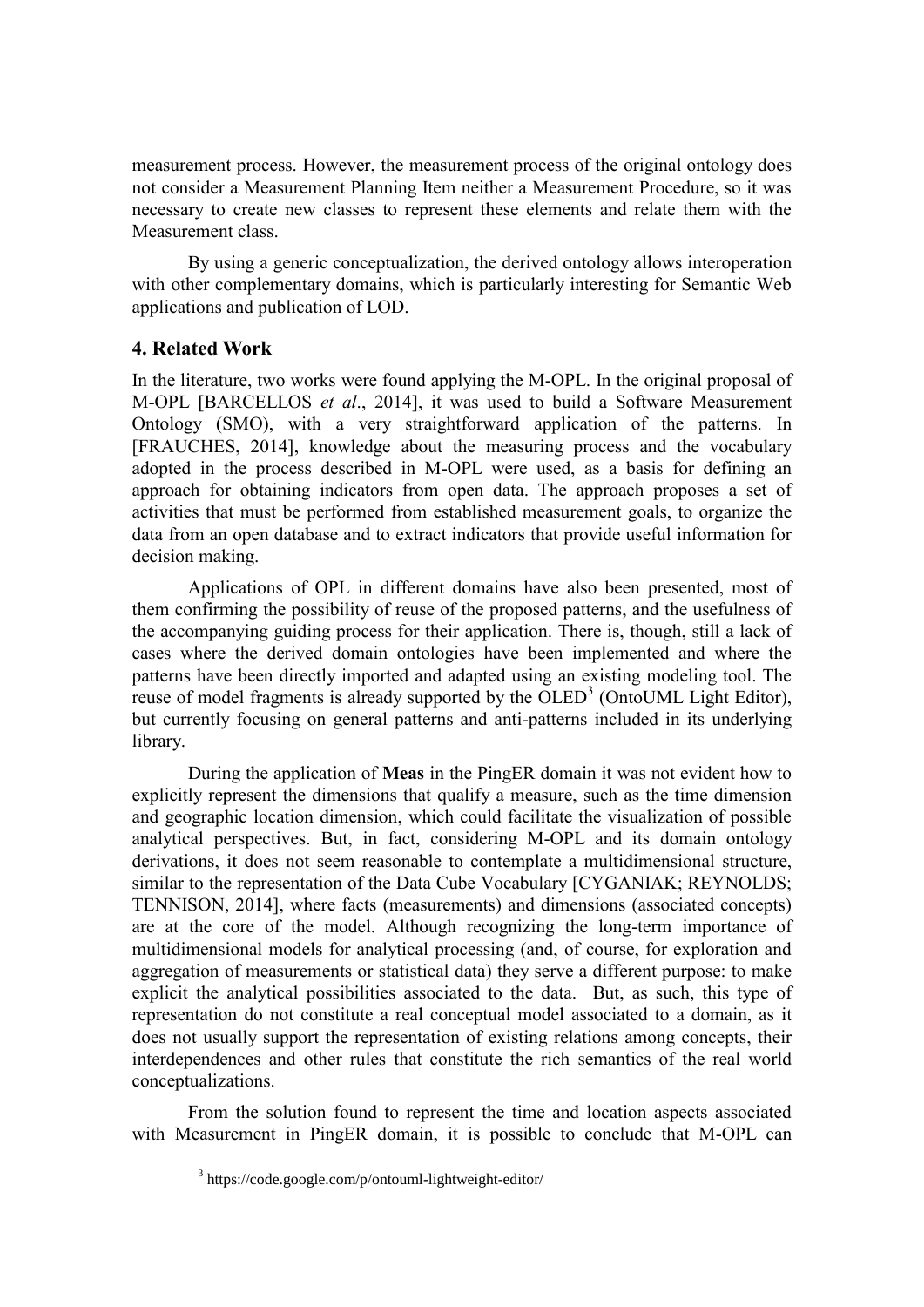represent the temporal aspect, treating it as property of the Measurement Relator. But for other characterizations related to Measurement, it seems a better solution to represent them as new concepts, extending some of the patterns proposed in M-OPL.

### **5. Conclusion**

In this paper, we have presented the application of M-OPL to the network performance measurement scenario, in order to derive a new version of PingER ontology [SOUZA *et al.*, 2014] so that we could take advantage of the semantic richness of measurements and their associated concepts when interoperating PingER data with other data as linked open data on the Web.

The benefits of applying M-OPL brought to the development of the new version of PingER ontology were: (i) decreasing the possibility of inconsistencies and ambiguities, since the basic patterns of the M-OPL have been developed following a largely explored theory based on UFO; (ii) acceleration of the ontology development process, as the patterns application process has proven to be effective and easy to use; (iii) as already stated previously, alignment to the core modeling patterns proposed for the measurement area can facilitate the future publication and linkage of the PingER data with related data sources in the Web.

As future work, we are already experimenting with this new version of the ontology, and we expect to evidentiate that the addition of semantic expressiveness brought to the model can lead to more sophisticated and intelligent applications, compensating the inherent increase of complexity of the ontology structure. Also, further discussion on the multidimensional characteristics of measures would be interesting, and what would be the best representation or derivation from a rich conceptualization such as the one already contemplated by M-OPL constructs.

#### **References**

- Baltrunas, D., Elmokashfi, A., Kvalbein, A. (2014) "Measuring the Reliability of Mobile Broadband Networks". In: Proceedings of the 2014 Conference on Internet Measurement Conference, p. 45-58, New York, NY, USA.
- Barcellos, M. P., Falbo, R. A., Frauches, V. G. V. (2014) "Towards a Measurement Ontology Pattern Language". In: 1st Joint Workshop ONTO.COM/ODISE on Ontologies in Conceptual Modeling and Informations Systems Engineering colocated with 8th International Conference on Formal Ontology in Information Systems, Rio de Janeiro, Brazil.
- Cottrell, L. (2001) "Internet End-to-end Performance Monitoring", Available in: http://www-iepm.slac.stanford.edu. Last Access: July 2015.
- Cyganiak, R., Reynolds, D., Tennison, J. (2014) "The RDF Data Cube Vocabulary". In: W3C Recommendation. Available in: http://www.w3.org/TR/vocab-data-cube/. Last Access: July 2015.
- Falbo, R. A., Barcellos, M.P., Nardi, J. C., Guizzardi, G. (2013) "Organizing Ontology Design Patterns as Ontology Pattern Languages". In: 10th European Semantic Web Conference - ESWC 2013 - Semantics and Big Data, Montpellier. The Semantic Web: Semantics and Big Data - LNCS, 2013, v. 7882. p. 61-75, Springer.